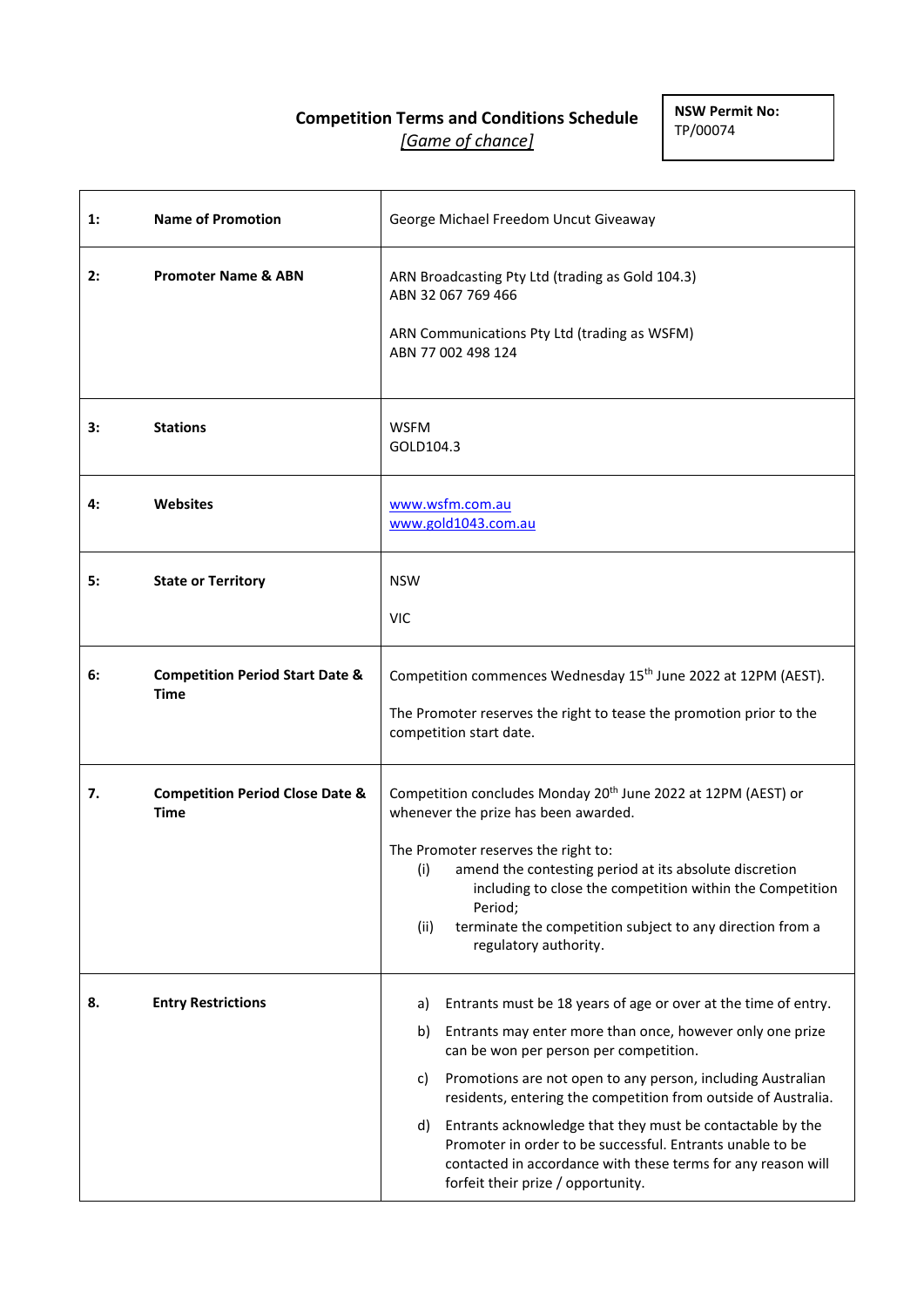|                    | e)            | Entrants who provide incorrect, misleading or fraudulent<br>information are ineligible in the promotion and all entries of an<br>entrant who is deemed by the Promoter to have provided<br>incorrect or misleading information may, at the discretion of<br>the Promoter be deemed invalid.                                    |
|--------------------|---------------|--------------------------------------------------------------------------------------------------------------------------------------------------------------------------------------------------------------------------------------------------------------------------------------------------------------------------------|
|                    | f)            | Entrants may be required to sign a legal indemnity form prior<br>to accepting any prizes.                                                                                                                                                                                                                                      |
|                    | g)            | Entrants must be a resident in NSW or VIC                                                                                                                                                                                                                                                                                      |
|                    | h)            | Entrants must be able to travel to the prize destination and<br>attend the George Michael Freedom Uncut screening on the<br>specified date and location in the designated State. Entrants<br>unavailable to travel and attend will forfeit their entry.                                                                        |
|                    | i)            | The Promoter reserves the right to give away clues or bonus<br>entries to registered iHeartRadio users via the iHeartRadio app.                                                                                                                                                                                                |
| 9.<br>How to enter | On Air Entry: |                                                                                                                                                                                                                                                                                                                                |
|                    |               | At various times during the Competition Period:                                                                                                                                                                                                                                                                                |
|                    |               | (a) Listeners will be invited via Station on-air commercials,<br>announcer solicits, promotional trailers &/or via social media<br>to call their respective station (13 9736 for WSFM or 03 9414<br>1043 for GOLD104.3). The number/s determined to be the<br>nominated callers is at the absolute discretion of the Promoter. |
|                    |               | (b) The Promoter will select the caller/s at its discretion.                                                                                                                                                                                                                                                                   |
|                    |               | (c) Entrants who successfully call their respective station number<br>and are selected by the Promoter and meet the entry<br>restrictions will be put to air and deemed a Winner/s.                                                                                                                                            |
|                    |               | (d) Winners will receive 2 tickets to a screening of George Michael<br>Freedom Uncut in their capital city.                                                                                                                                                                                                                    |
|                    |               | (e) All winners will also receive one (1) entry into the major prize<br>draw, which will be drawn on Monday 20 <sup>th</sup> June 2022.                                                                                                                                                                                        |
|                    |               | (f) A person that is put to air, or determined as an on air prize<br>winner cannot pass the telephone call on to anyone else, and<br>should this occur, any person that is on air or has been passed<br>the phone in this capacity will not be eligible for a prize, at the<br>discretion of the Promoter.                     |
|                    |               | (g) Entrants may be required to go through an eligibility checklist<br>off air (at the absolute discretion of the Promoter) as noted in<br>the entry restrictions. If the entrant who successfully calls does<br>not meet the eligibility requirements they will be not go<br>through to contest.                              |
|                    |               | (h) The opening and closing time for calls to be received will be at<br>the absolute discretion of the Promoter.                                                                                                                                                                                                               |
|                    | (i)           | Rules will be stipulated on air by the Promoter, at its absolute<br>discretion.                                                                                                                                                                                                                                                |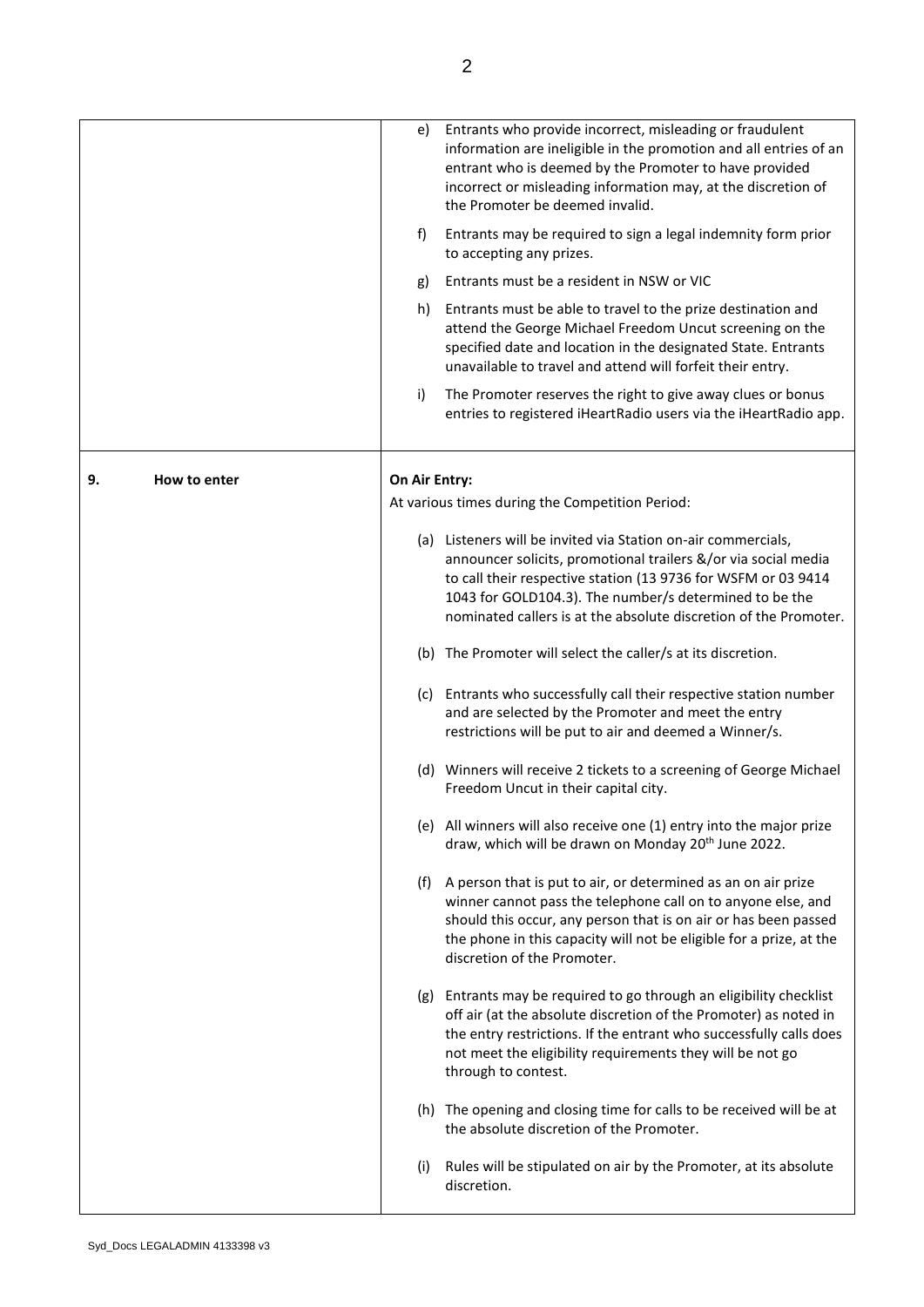|                                     | A prize is not guaranteed if the contestant does not answer the<br>(i)<br>questions correctly.                                                                                                                                                                                                                                                            |
|-------------------------------------|-----------------------------------------------------------------------------------------------------------------------------------------------------------------------------------------------------------------------------------------------------------------------------------------------------------------------------------------------------------|
|                                     | (k) The Promoter's decision is final and no correspondence will be<br>entered into.                                                                                                                                                                                                                                                                       |
|                                     | Online entry (WSFM only):                                                                                                                                                                                                                                                                                                                                 |
|                                     | During the Competition Period:                                                                                                                                                                                                                                                                                                                            |
|                                     | (a) Listeners will be invited via Station on-air commercials,<br>announcer solicits, promotional trailers or via social media to<br>visit the Station Website (www.wsfm.com.au) and complete<br>the online Entry Form.                                                                                                                                    |
|                                     | (b) All valid entries received will be placed into a random<br>electronic prize draw.                                                                                                                                                                                                                                                                     |
|                                     | (c) Throughout the competition period, the Promoter will<br>randomly draw up to six (6) entrants who will be deemed a<br>"winner" and will receive a prize. Winners will be announced<br>on air during the competition period and will also receive one<br>(1) entry into the major prize draw.                                                           |
|                                     | (d) The Promoter's decision is final and no further correspondence<br>will be entered into.                                                                                                                                                                                                                                                               |
|                                     | At the conclusion of the competition, 2 major prize draws will<br>a)<br>take place, with one winner chosen at random from each state<br>who will be awarded the major prize.                                                                                                                                                                              |
| <b>Limitation on entries</b><br>10. | Entrants may enter the competition as many times as they wish,<br>however Entrants may only win one (1) minor and one (1) major prize<br>each.                                                                                                                                                                                                            |
| <b>Challenge Details</b><br>11.     | N/A                                                                                                                                                                                                                                                                                                                                                       |
| 12.<br><b>Judging Criteria</b>      | N/A                                                                                                                                                                                                                                                                                                                                                       |
| <b>Draw Details</b><br>13.          | As per Section 9: How to Enter                                                                                                                                                                                                                                                                                                                            |
|                                     | The Major Prize draws will take place between 9am and 12pm (AEST) on<br>Monday 20 <sup>th</sup> June 2022. The draw will be conducted at the Promoter's<br>premises by representatives of the Promoter (save for any interferences<br>whereby the draw will be conducted in line with COVID restrictions<br>requiring the draw to be conducted off-site). |
| <b>Prize Details</b><br>14:         | There are up to fifteen (15) minor prizes per state (30 total) and two (2)<br>major prizes available (one per state).                                                                                                                                                                                                                                     |
|                                     | Each Minor prize will consist of:                                                                                                                                                                                                                                                                                                                         |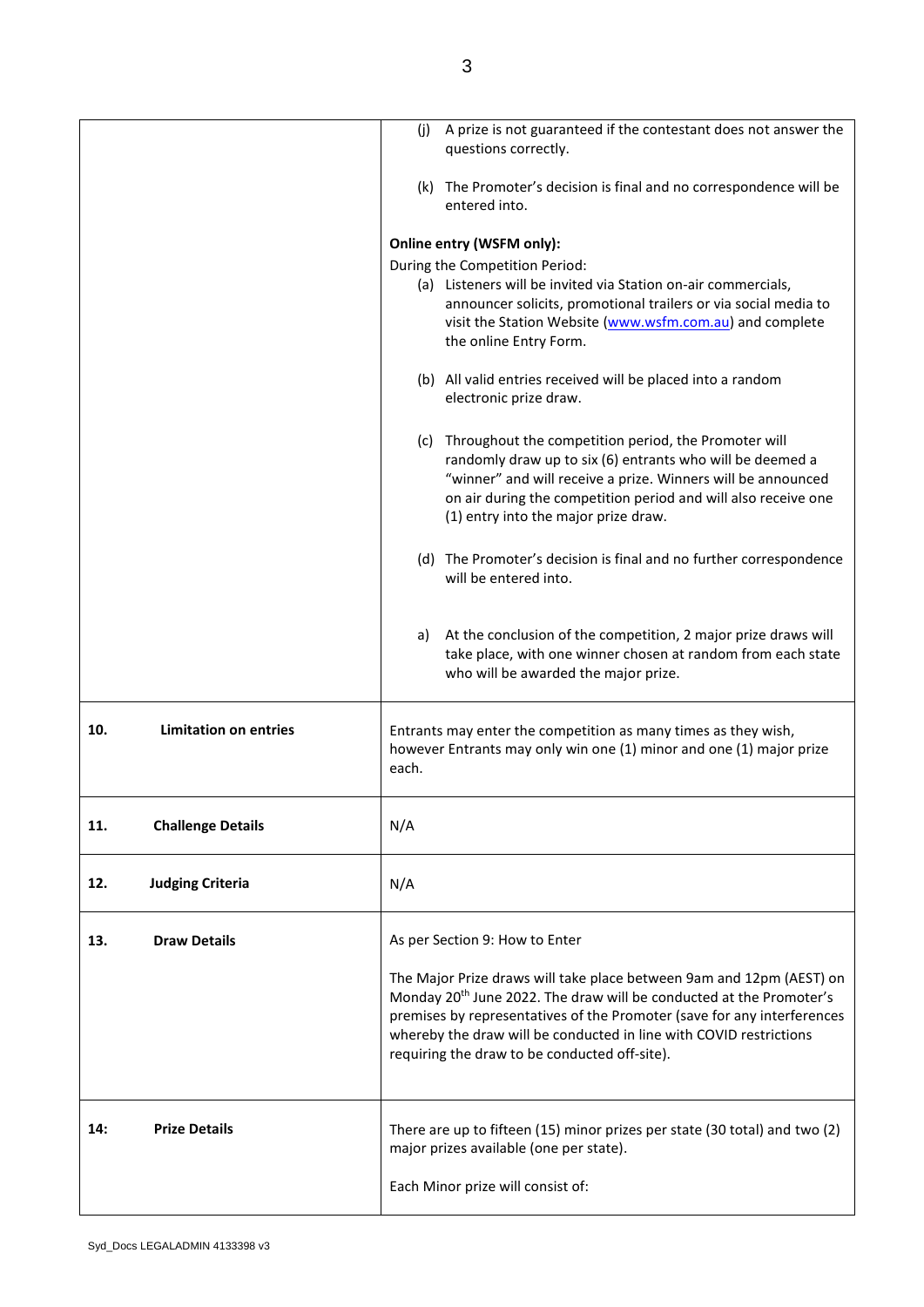|                                        | Two (2) tickets to a screening of George Michael Freedom<br>Uncut in their registered state (or closest capital city), valued<br>at up to \$60 including GST:<br>Wednesday 22 <sup>nd</sup> June 2022 at Event Cinemas, George<br>$\circ$<br>Street Sydney at 7pm<br>Wednesday 22 <sup>nd</sup> June 2022 at Hoyts, Melbourne<br>$\circ$<br>Central at 7pm<br>Each Major prize will consist of:<br>A copy of George Michael's Older Deluxe Vinyl Box<br>$\circ$<br>Set, valued at \$315 each<br>Once a Winner has been allocated tickets to an event, they are<br>ineligible to win any additional tickets to the same event.<br>If an Entrant is deemed a Winner, they will receive one (1) Prize only.<br>Prizes awarded are subject to availability and are at the complete<br>discretion of the Promoter. |
|----------------------------------------|---------------------------------------------------------------------------------------------------------------------------------------------------------------------------------------------------------------------------------------------------------------------------------------------------------------------------------------------------------------------------------------------------------------------------------------------------------------------------------------------------------------------------------------------------------------------------------------------------------------------------------------------------------------------------------------------------------------------------------------------------------------------------------------------------------------|
|                                        | All Prizes are non-transferable. Any Prize that is found to be for sale or<br>on-sold will be cancelled and will not be reissued.<br>No refund or exchange will be given for any Prize.                                                                                                                                                                                                                                                                                                                                                                                                                                                                                                                                                                                                                       |
| <b>Total Prize Value</b><br>15:        | Up to \$2,500 (inc GST)                                                                                                                                                                                                                                                                                                                                                                                                                                                                                                                                                                                                                                                                                                                                                                                       |
| <b>Winner Notification</b><br>16:      | The prize winner will be notified on-air if they have been<br>successful in winning a prize. The prize winner will then be kept<br>on the telephone or contacted after winning via phone or email<br>to organise the prize.<br>If an entrant is unsuccessful in obtaining a prize, they will be<br>notified on-air and there will be no follow up from the<br>Promoter.                                                                                                                                                                                                                                                                                                                                                                                                                                       |
| <b>Publication Details</b><br>17.      | Winners of prizes valued at over \$500 (inc GST) will be published on the<br>Station Website 'WIN' Page.                                                                                                                                                                                                                                                                                                                                                                                                                                                                                                                                                                                                                                                                                                      |
| <b>Prize Claim and Delivery</b><br>18: | Prizes must be claimed by 5pm Tuesday 21st June 2022.<br>Winners may be required to prove their identity and show evidence as<br>documented on their birth certificate, driver's licence or passport<br>before any prize is rewarded.<br>Winners may also be required to provide any documentation which the<br>Promoter and/or the Promoter's insurer reasonably requests for the<br>purposes of prize redemption.<br>If the prize has been arranged for a certain time/date then the winner<br>must be available to take this as specified by the Promoter. If the<br>winner is unable to facilitate this, then they may be required to forfeit<br>the prize.                                                                                                                                               |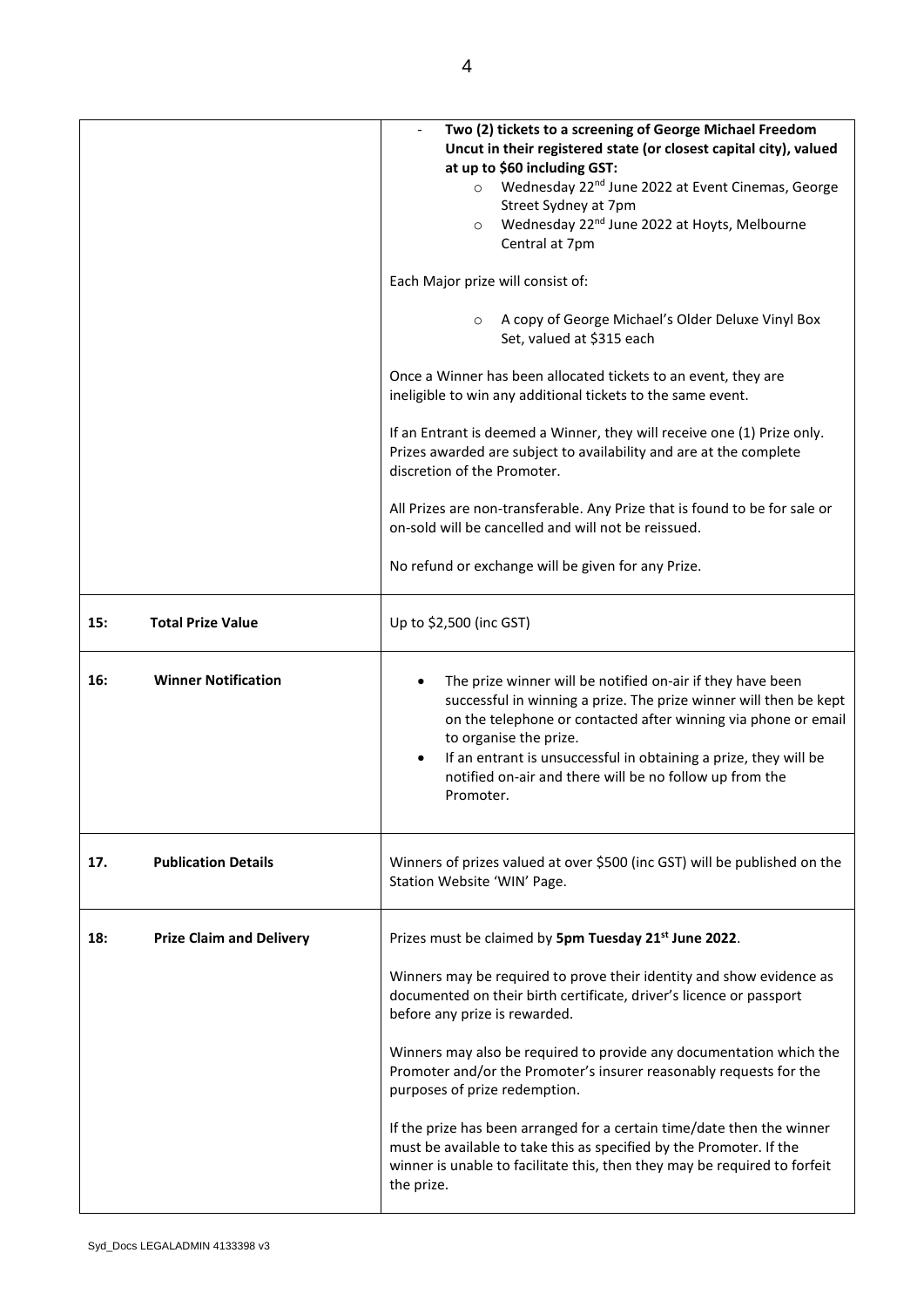|     |                                                            | Any unclaimed prizes will be forfeited.                                                                                                                                                                                                                                                                                                                                              |
|-----|------------------------------------------------------------|--------------------------------------------------------------------------------------------------------------------------------------------------------------------------------------------------------------------------------------------------------------------------------------------------------------------------------------------------------------------------------------|
|     |                                                            | The Promoter will not be liable for prizes that are damaged or lost in the<br>mail or not delivered to the winner due to external circumstances<br>outside of the Promoter's control. No compensation or replacement<br>prizes will be offered.                                                                                                                                      |
|     |                                                            | Where the prize is a voucher or tickets<br>Mail or Email - The prize/s may be provided to the prize<br>winner/s by the prize provider and can be delivered to the<br>winners residential address via mail or delivered via email                                                                                                                                                     |
| 19. | <b>Prize Claim Date and Time</b><br>& Unclaimed Prize Draw | <b>Prize Claim</b><br>Prizes must be claimed by 5pm Tuesday 21 <sup>st</sup> June 2022.                                                                                                                                                                                                                                                                                              |
|     |                                                            | If the winner does not claim their prize(s) within a three-month period,<br>they will forfeit their prize.                                                                                                                                                                                                                                                                           |
|     |                                                            | The Promoter will not be liable for prizes that are damaged or lost in the<br>mail or not delivered to the winner due to external circumstances<br>outside of the Promoter's control. No compensation or replacement<br>prizes will be offered.                                                                                                                                      |
|     |                                                            | <b>Unclaimed prize draw</b><br>There will be no unclaimed prize draw.                                                                                                                                                                                                                                                                                                                |
| 20. | <b>Special conditions</b>                                  | General<br>The Promoter's decision is final and no correspondence will be entered<br>into regarding the award of any prize or the pronouncement of a winner<br>or winners (as applicable).                                                                                                                                                                                           |
|     |                                                            | Prizes awarded are subject to availability and are at the complete<br>discretion of the Promoter.                                                                                                                                                                                                                                                                                    |
|     |                                                            | Should any elements of the prize be changed, moved, cancelled or not<br>available for any unforeseen reason or for reasons outside of the<br>Promoter's control (including for example COVID-19), the Promoter<br>takes no responsibility and the Prize Winners will not be compensated.                                                                                             |
|     |                                                            | Prior to acceptance of any prize, the Promoter may require the winner<br>to sign documents including a prize acceptance form, consent to<br>broadcast (such as an image or footage release), liability or publicity<br>waiver or indemnity form. Any winner that fails to sign any required<br>documentation as requested by the Promoter may be disqualified from<br>the promotion. |
|     |                                                            | It may also be a condition of being a prize winner that winners be<br>available for on-air interviews and/or in-studio and/or on location<br>interviews, photos or videos as part of redeeming a prize.                                                                                                                                                                              |
|     |                                                            | Should there be any technical malfunctions for any reason, the<br>Promoter has the option to extend the time period for giveaways<br>and/or change the specified day. The Promoter will then stipulate on air<br>the new end time of the competition. Where applicable, contestants<br>may at the absolute discretion of the Promoter be awarded the prize off                       |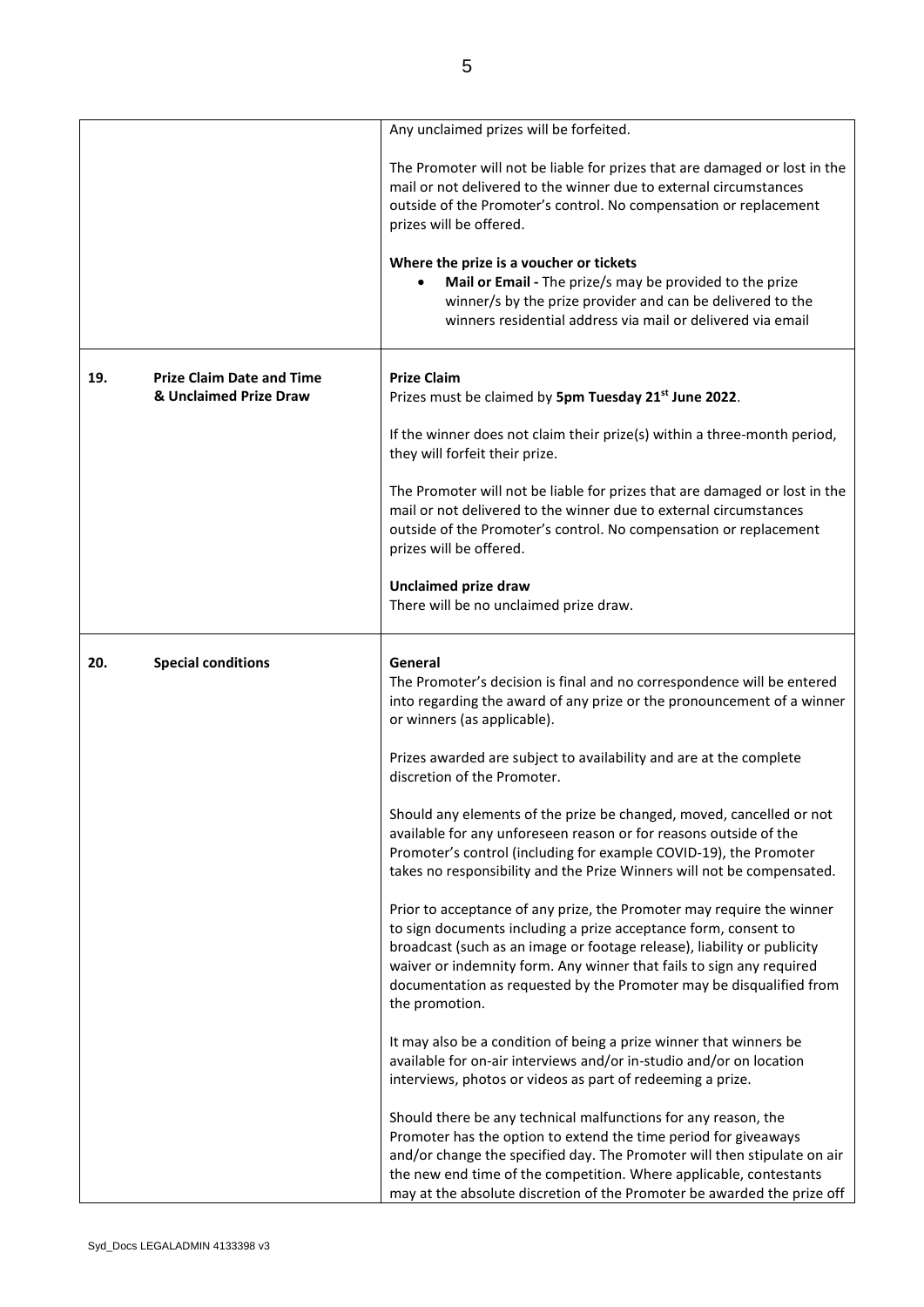# air.

#### **Information collected**

The Entrant acknowledges and agrees that their personal information will be collected for the purpose of administering the competition and arranging for the prize to be provided to the winning Entrants, and otherwise in accordance with the Promoter's privacy statement at [http://www.arn.com.au/about-us/privacy-policy/.](http://www.arn.com.au/about-us/privacy-policy/)

#### **Contesting dates**

Contesting dates for prize giveaways is at the absolute discretion of the Promoter. Should for any reason the contesting dates need to change (for example, due to talent being unavailable, technical difficulties with the phones or other equipment, and/or any changes to prize availability) the Promoter will communicate the date change on air, online and/or on social. The Promoter also has the option to extend the existing contesting day should it be required for any reason.

#### **Promoter's right to request further information**

The Promoter, in its sole and absolute discretion, may request for more information with respect to an entry. Contact by the Promoter or the Station does not mean that the entry is deemed the winner.

#### **Promoter's right to exclude any entrant**

The Promoter reserves the right to exclude any entrant in its absolute discretion, including should it deem an entrant to be unsuitable for participation in the promotion.

### **Photos/Videos/25 word answers and other material submitted as part of Entry**

By entering this competition, Entrants agree that:

- All photos, videos or other material submitted as part of their entry are owned by them;
- Materials do not contain images or copyright materials of anyone else unless they have the express consent of that person(s);
- Materials do not contain anything which is (as determined by the Promoter in its discretion) obscene, defamatory, discriminatory or otherwise inappropriate.

For the avoidance of doubt, the Promoter reserves the right to invalidate any entry which does not meet the criteria above.

#### **Phone calls**

If an entrant's phone line drops out, or for any reason the entrant's answer is inaudible, or the announcers are unable to hear the entrant on the phone line, the Promoter (in its sole and absolute discretion) may decide to replace the selected entrant by randomly selecting another entrant who has called through to the Station.

#### **Pre-record where the contesting segment cannot run live**

Should the contesting segment not be able to run live, the Promoter will pre-record a segment with entrants from the list which will run on the pre-recorded show day. Any listener who is chosen to participate in a pre-recorded segment will be made aware at the time of participating. Anyone who takes part in a pre-recorded segment will have their minor or major prizes awarded in accordance with a 'live' segment win.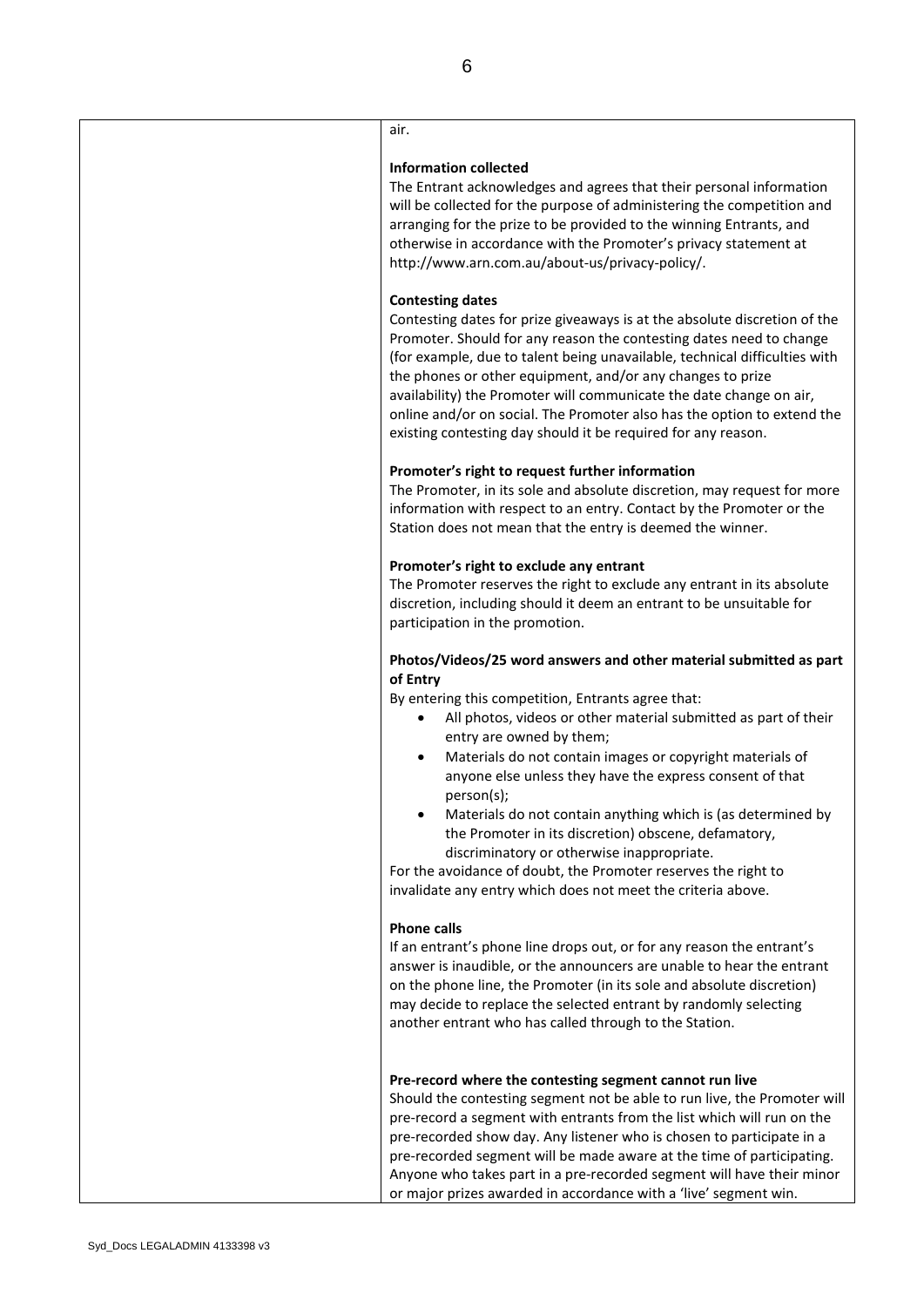| must not make any statement, announcement or comment to the<br>public or any media regarding their participation, without the express<br>prior approval of the Promoter.                                                                                                                                                                                                                                                                                                                                                                                                                  |
|-------------------------------------------------------------------------------------------------------------------------------------------------------------------------------------------------------------------------------------------------------------------------------------------------------------------------------------------------------------------------------------------------------------------------------------------------------------------------------------------------------------------------------------------------------------------------------------------|
| Consent to further contact by the Station<br>By entering this Promotion you agree that the Promoter or its related<br>entities can contact you for future promotions, including but not limited<br>to, using your details and broadcasting them on air and/or online.                                                                                                                                                                                                                                                                                                                     |
| The Promoter will only collect and use your details in accordance with<br>its Privacy Policy at http://www.arn.com.au/about-us/privacy-policy/                                                                                                                                                                                                                                                                                                                                                                                                                                            |
| Consent to broadcast participation in contest<br>By entering this competition, Entrants grant to the Promoter a<br>perpetual, non-exclusive, royalty free licence to use their name, image,<br>voice, likeness, biographic information or any other material that<br>identifies them, including any photographic, visual or sound recordings<br>of the same (collectively, Recordings), for the purposes of conducting<br>the competition and for marketing and promotional purposes. This<br>licence includes any social media material published in accordance with<br>the Competition. |
| Indemnity<br>Contestants indemnify the Promoter and its related entities against any<br>claim, action, proceeding, loss or expense arising out of any liability for<br>claims by a third party, or any claims they may have, caused by or in<br>connection with their participation in the Competition or the<br>acceptance of any prize. The Promoter has no ongoing liability to the<br>entrant or their nominated person, for any reason whatsoever.                                                                                                                                   |
| <b>Clues and Hints</b><br>The Promoter reserves the right to provide hints and clues prior to the<br>contesting segment. Clues may be given away, without limitation, via<br>television, websites, social networking sites and/or on the radio, at the<br>absolute discretion of the Promoter. Clues and hints may be also<br>provided to the contestant during the quiz. Clues and hints will be given<br>at the complete discretion of the Promoter who reserves the right to<br>award additional clues or hints but is under no obligation or expectation<br>to do so.                 |
| Facebook/Instagram/Twitter<br>The Promoter reserves the right to solicit for entrants on Facebook,<br>Instagram and Twitter and invite them to register for the Promotion.                                                                                                                                                                                                                                                                                                                                                                                                                |
| When entering this Promotion, you agree to release Facebook,<br>Instagram and Twitter from all liability and claims arising out of or in<br>connection with the Promotion or these terms and conditions.                                                                                                                                                                                                                                                                                                                                                                                  |
| You acknowledge and agree that your entry must be in accordance with<br>Twitter, Instagram and Facebook's Statement of Rights and<br>Responsibilities and can be removed at any time by the Promoter or<br>otherwise in accordance with Twitter, Instagram and Facebook's<br>Statement of Rights and Responsibilities.                                                                                                                                                                                                                                                                    |
| The Competition is in no way sponsored, endorsed, administered by, or                                                                                                                                                                                                                                                                                                                                                                                                                                                                                                                     |

Any listener who is chosen to participate in a pre-recorded segment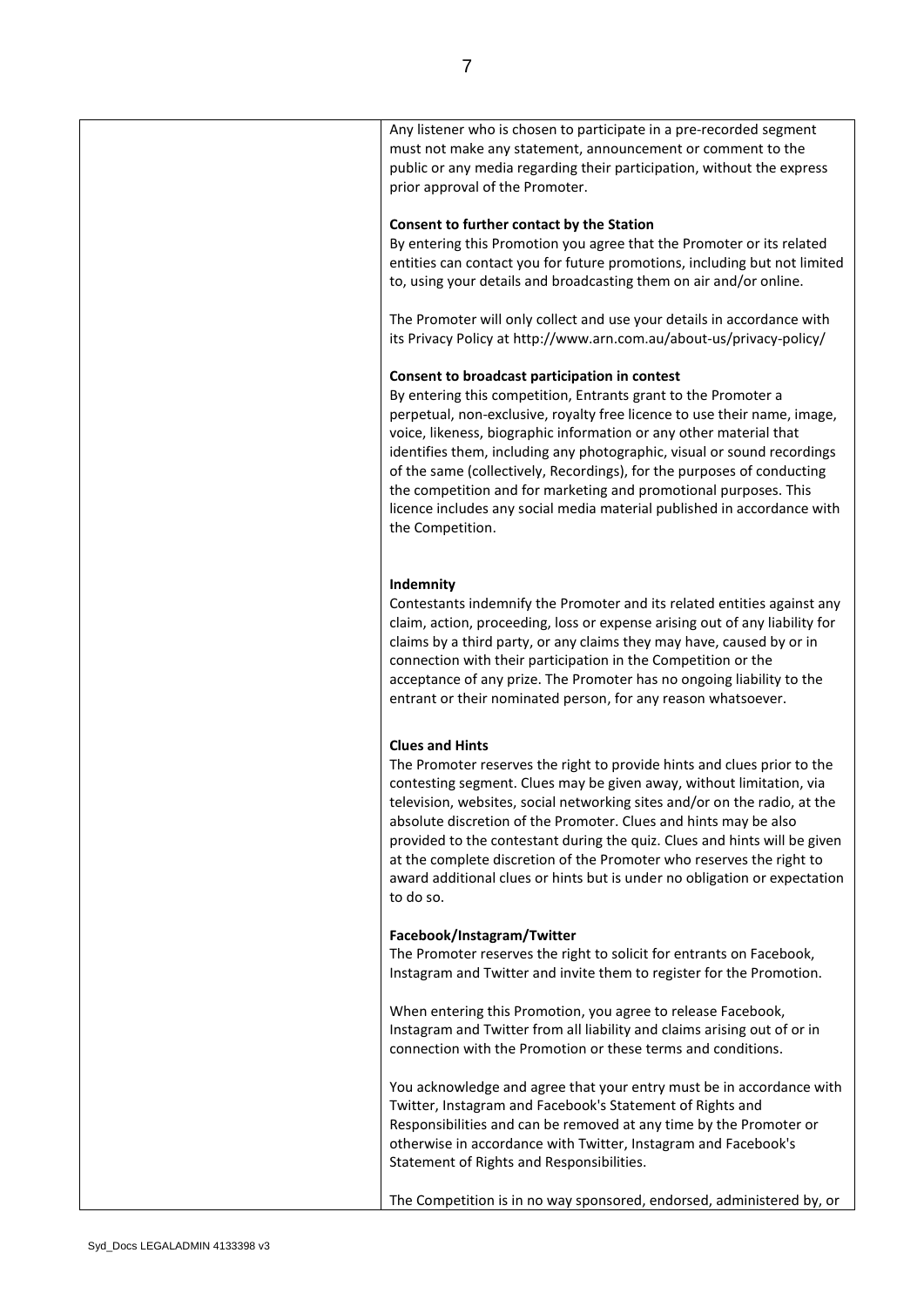| associated with Facebook and Twitter. Any questions, comments, or<br>complaints regarding the Promotion should be directed to the<br>Promoter.                                                                       |
|----------------------------------------------------------------------------------------------------------------------------------------------------------------------------------------------------------------------|
| When entering the Promotion, you are providing your information to<br>the Promoter and not to Facebook, Instagram or Twitter.                                                                                        |
| Costs associated with accessing the Facebook, Instagram or Twitter<br>pages or accounts remain an Entrant's responsibility and may vary<br>depending on the internet service or telecommunications provider<br>used. |
| Special conditions for event tickets                                                                                                                                                                                 |
| If a prize comprises tickets or attendance at any function, screening,                                                                                                                                               |
| event or performance, the Promoter accepts no responsibility or liability                                                                                                                                            |
| in respect of the function, screening, event or performance.                                                                                                                                                         |
| Should the function, screening, event or performance be cancelled,<br>postponed or otherwise varied, including but not limited to the                                                                                |
| substitution of any promoted performers, then the Promoter has no<br>responsibility to provide alternate or substitute tickets or to provide any                                                                     |
| cash equivalent in substitute for the tickets.                                                                                                                                                                       |
| Any tickets awarded as part of a prize are subject to the event venue                                                                                                                                                |
| and ticket terms and conditions, including any applicable age<br>restrictions, and any conditions placed by the event providers.                                                                                     |
|                                                                                                                                                                                                                      |
| The winner will in all respects be bound by and comply with the terms<br>and conditions applicable to such function, screening, event or                                                                             |
| performance including but not limited to the requirements for                                                                                                                                                        |
| responsible service of alcohol and the right of the Promoter, the<br>organiser of such a function, screening, event or performance, or their                                                                         |
| respective contractors or representatives the right to refuse the winner                                                                                                                                             |
| and/or any guests of the winner entry or service.                                                                                                                                                                    |
| If the prize includes attending an event where alcohol is served, then a<br>winner and any accompanying guests must be 18 years of age or over                                                                       |
| and must carry with them at                                                                                                                                                                                          |
| The Promoter and event organisers hereby expressly reserve the right                                                                                                                                                 |
| to eject any winner and any companion for any inappropriate<br>behaviour, including but not limited to intoxication, whilst participating<br>in any element of the prize.                                            |
|                                                                                                                                                                                                                      |

**The Australian Radio Network General Terms and Conditions as published on the Station Website and available from the Stations reception on request subject to such variations may be provided for in this Schedule.**

# **AUSTRALIAN RADIO NETWORK**

# **General Terms and Conditions for Promotions & Competitions**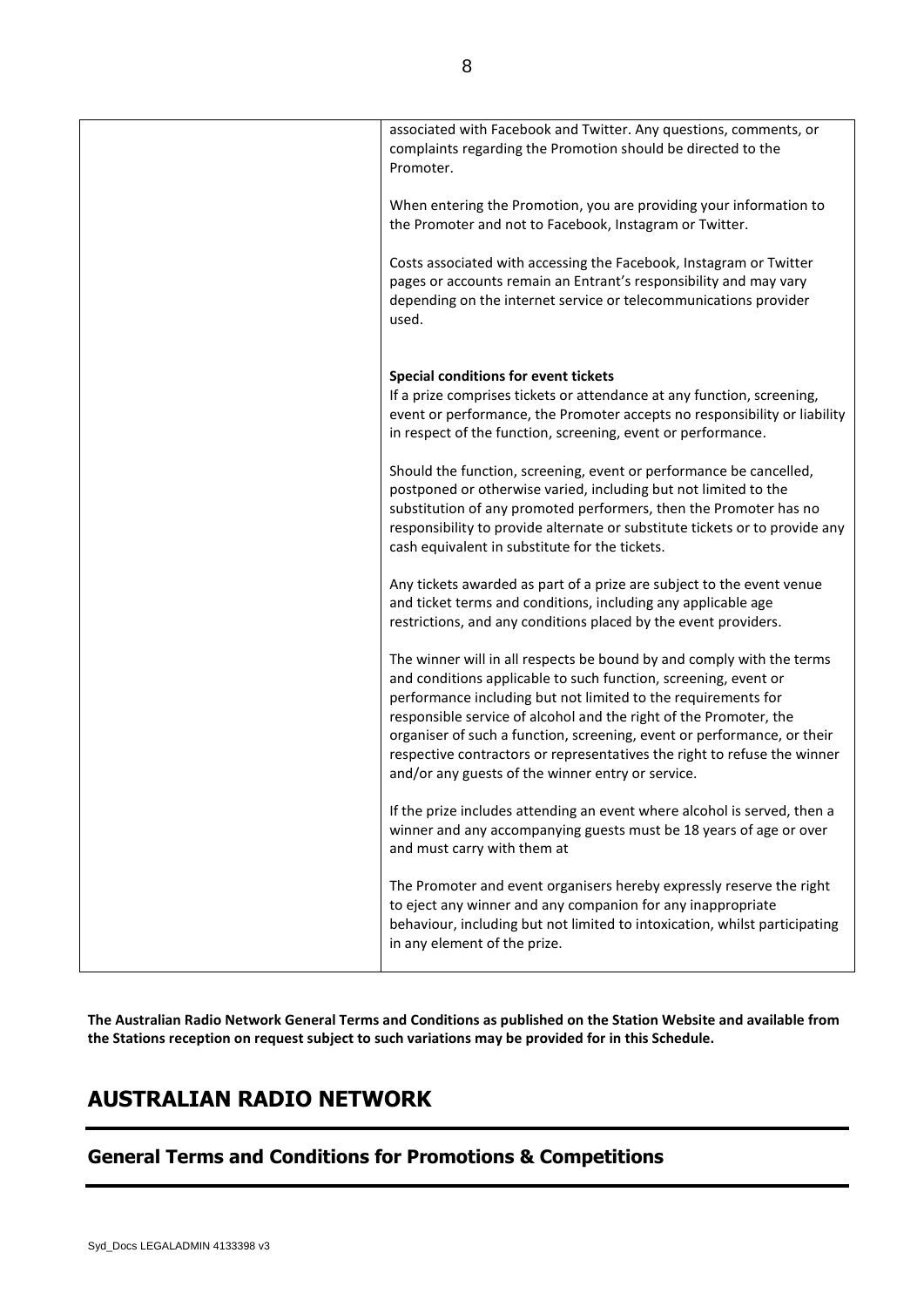The following document covers all promotions and competitions run by this radio station both On-Air & Online. There are sometimes additional Terms and Conditions applicable to certain competitions, these competition specific Terms can be found in the link under the relevant competition section contained on this site.

## 1. **THIS DOCUMENT:**

- 1.1 The following General Terms & Conditions apply to all competitions, giveaways and promotions ("**Promotion/s**") run by this ("**Radio Station**").
- 1.2 In the event that a Competition Terms and Condition Schedule ("**Schedule**") has been published in respect of a Promotion then these General Terms and Conditions are subject to all terms and variations as are specified in the Schedule for the purposes of that Promotion.
- 1.3 The "**Promoter**" is the operating entity of the Radio Station unless otherwise specified in a Schedule for the Promotion.
- 1.4 These General Terms and Conditions and the terms and conditions of any applicable Schedule are collectively referred to as the "**Terms and Conditions**".

## 2. **CONDITIONS OF ENTRY:**

2.1 By submitting an entry to a Promotion, the entrant acknowledges and agrees to be bound by the Terms and Conditions.

### 3. **WHO MAY ENTER PROMOTIONS:**

- 3.1 Promotions are open to permanent residents in the State or Territory in which details of the Promotion are broadcast by the Radio Station unless otherwise specified in the Terms and Conditions.
- 3.2 Some Promotions will only be open to persons who are 18 years of age or older at the time of lodging their entry.
- 3.3 The Promoter may specify health, fitness or other requirements for entry if a Promotion requires any form of participation on the part of the entrant or other persons. Such requirements will be determined by the Promoter at its discretion with regard to the health and safety of all participants.
- 3.4 The Promoter may at its discretion withdraw or exclude any person from the Promotion or participation in any prize based on that person's health or medical history.
- 3.5 Unless otherwise stated in a Schedule for a Promotion, each entrant may only enter a Promotion once.
- 3.6 Entries can only be made in an individual's own name and in their own capacity and no entry can be made for or on behalf of any other person, venture or organisation.
- 3.7 Promotions are not open to:
	- (a) employees of, or contractors to, the Promoter or any of its agencies involved with the Promotion;
	- (b) the spouse, de facto spouse, parent, natural or adopted child, or sibling (whether natural or adopted by a parent) of such employees and contractors (whether or not they live in the same household);
	- (c) any person who is discovered to have used or attempted to use any more than one name in order to qualify to win any Promotion run by the Promoter except in the case of a legal change of name;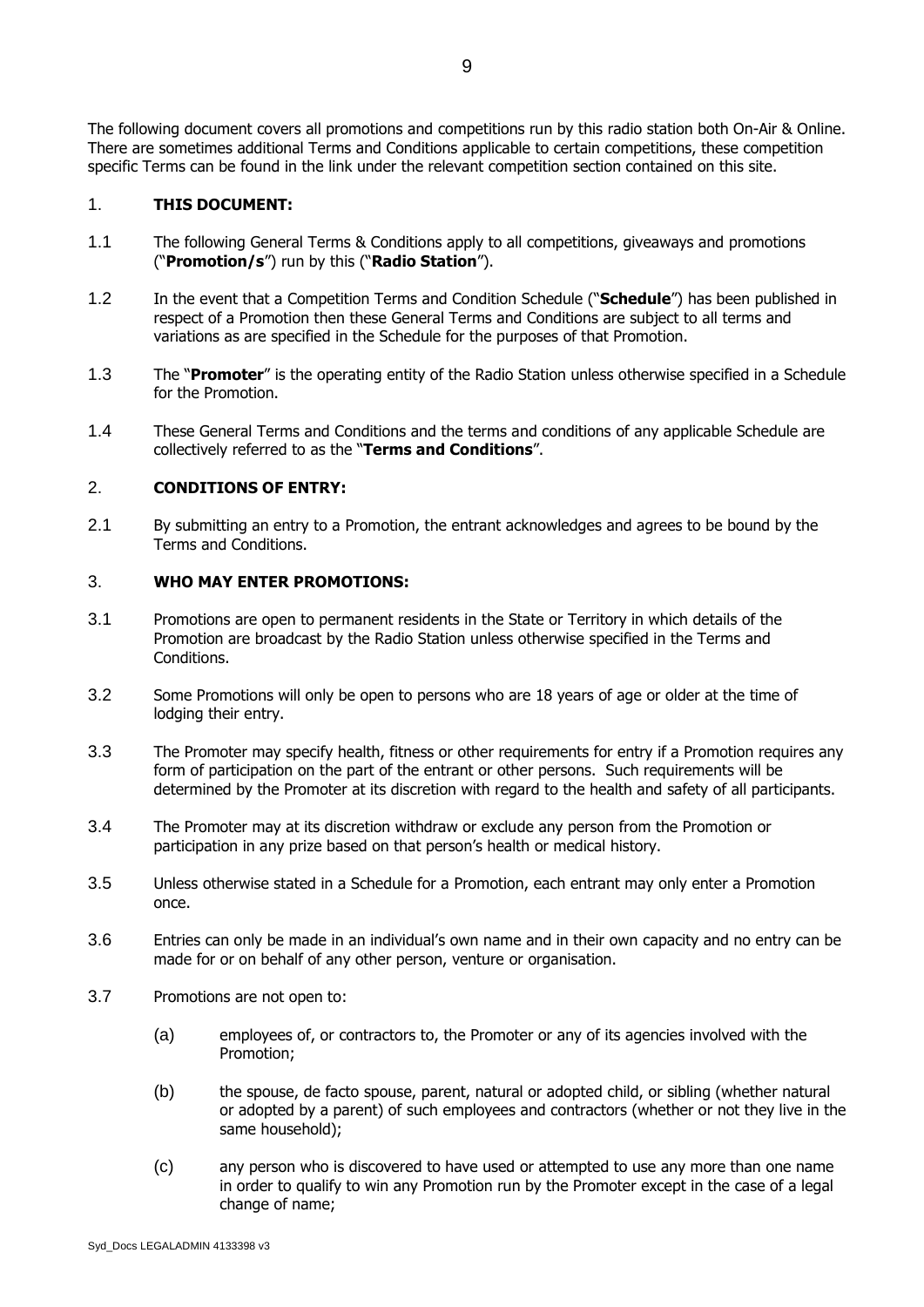- (d) any person where that person or anyone from the same family or household has won a prize or prizes from the Promoter on the radio station or on any station owned or controlled by the Australian Radio Network valued either individually or collectively at more than **\$500 in the 30 days** prior to the commencement of the Promotion, or **\$20,000 in the 6 months** prior to the commencement of the Promotion.
- 3.8 Entrants must not have any prior criminal convictions, AVOs or Police records and the Promoter reserves the right to terminate their involvement with the Entrant if this sub-clause is found to be in breach at any time throughout the contesting period.
- 3.9 All contestants acknowledge and agree that the Promoter can rely on the Terms and Conditions and in particular, this Clause 3 even if the Promoter only learns of a person's ineligibility after the Promoter has or appears to have awarded the prize to the ineligible person. In those circumstances, the Promoter can require return of the prize or payment of its value to the Promoter.

## 4. **ENTRY REQUIREMENTS:**

- 4.1 All entries must be lodged in accordance with the requirements of the Terms and Conditions for the specific Promotion.
- 4.2 The Promoter is entitled at its sole discretion to reject or disqualify any entry which it determines to be incomplete or ineligible or which in the sole opinion of the Promoter contains unlawful, defamatory, offensive or other material which if published or broadcast would place the business interests of the Promoter at risk or adversely effect the goodwill, name or reputation of the Promoter.
- 4.3 All entries in any form, whether written or delivered by email, telephone, SMS or otherwise are deemed received only upon actual receipt of a complete and eligible entry by the Promoter. In the case of online entries by way of website or other communication application, an entry will not be deemed received unless and until a complete and legible entry is received onto the Promoter database. The Promoter shall have no responsibility for the failure of any means of communication whether within the Promoter's control or otherwise.
- 4.4 Where entries are made by SMS, the maximum cost of each SMS is 55 cents (including GST). Participation will only be open to entries submitted from the Participant's own telephone and where such telephone allows caller ID, is SMS compatible and is connected via a service provider which allows the receipt of text and premier messaging.

## 5. **PRIZES:**

- 5.1 All prizes will be awarded either:
	- (a) where a Schedule applies in respect of the Promotion, as provided for in that Schedule; or
	- (b) in other cases as is published by the Promoter in respect of the Promotion.
- 5.2 All prizes must be collected within 3 months of the date of notification of winners as provided for below. Subject to the regulatory requirements of the individual States or Territories, prizes not collected within 3 months will be forfeited and will be redistributed into the prize pool of the associated station and used for alternative contest giveaways. See clause 16 regarding Prize Claim and Delivery.
- 5.3 All prize items are valued based on recommended retail pricing inclusive of GST and the Promoter takes no responsibility for any variation in item values.
- 5.4 Any taxes which may be payable as a consequence of a winner receiving the prize are the sole responsibility of that winner.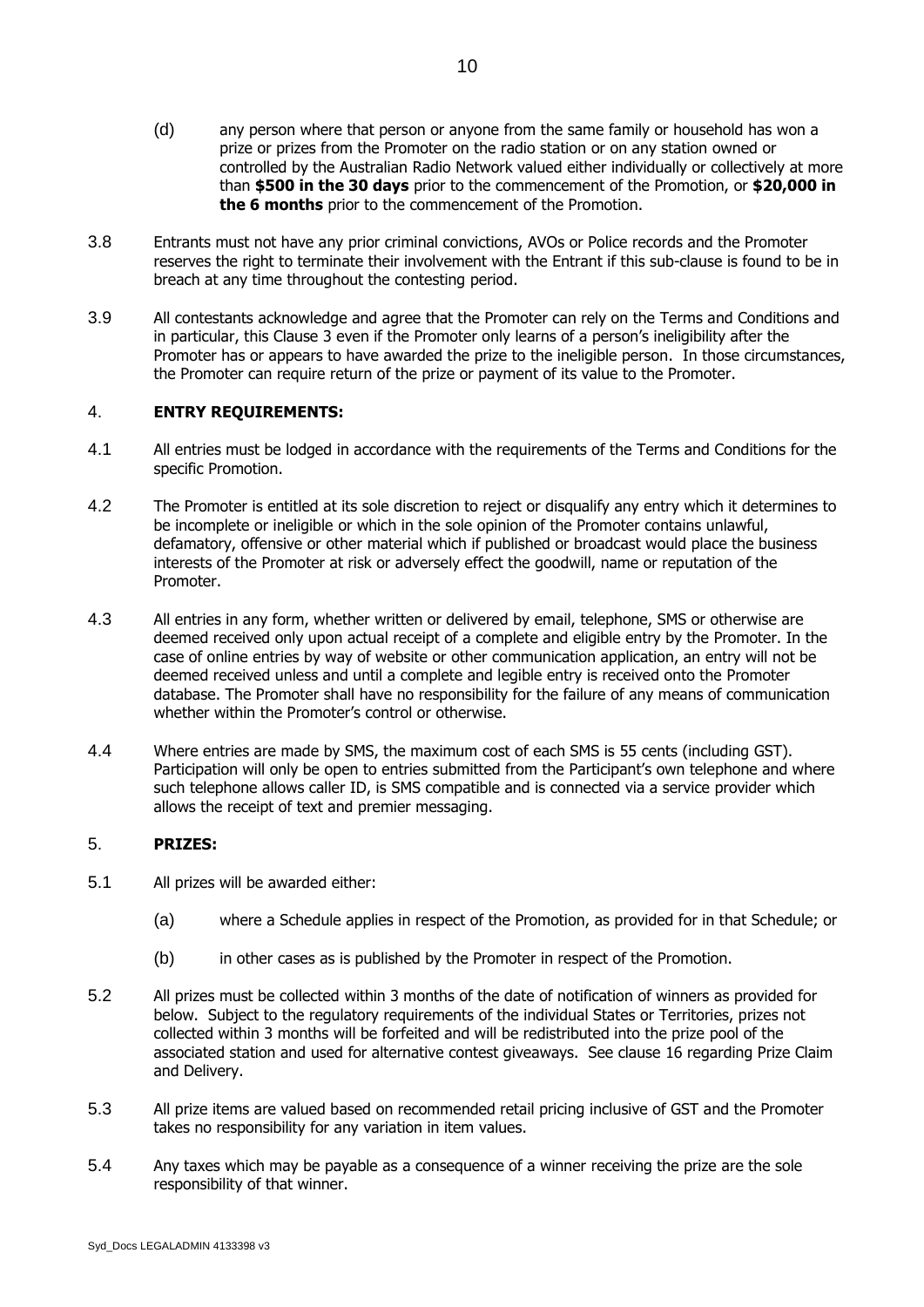- 5.5 Prizes are non-transferable and may not be redeemed for cash.
- 5.6 All "cash" prizes will be paid to by bank transfer to the winner's nominated bank account. Payments will only be made to the account owned by the winner. Winner's must provide the correct details for their nominated bank account and they will not be compensated if incorrect details are provided resulting in cash prizes being paid to the wrong account. Alternatively, winners can request a cheque be drawn, payable to the winner only.
- 5.7 If the specified prize becomes unavailable due to general unforeseen circumstances, the Promoter may substitute a prize of like or equal value, subject to state regulations.
- 5.8 If the specified prize becomes unavailable due to acts of terrorism or acts of god (IE earthquake or other natural disaster). The Promoter and its associated promotional partners will not be liable for replacement of any prize.
- 5.9 If a prize comprises tickets or attendance at any function or event, the Promoter accepts no responsibility or liability in respect of the function or event. Should the function or event be cancelled, postponed or otherwise varied, including but not limited to by the substitution of the promoted performers, then the Promoter has no responsibility to provide alternate or substitute tickets or to provide any cash equivalent in substitute for the tickets. The winner will in all respects be bound by and comply with the terms and conditions applicable to such event or performance including but not limited to the requirements for responsible service of alcohol and the right of the Promoter, the organiser of such a function or event or their respective contractors or representatives the right to refuse the winner and/or any guests of the winner entry or service.
- 5.10 Where a prize includes backstage or other opportunities to meet performers or celebrities, all such opportunities are at the discretion of the relevant artist or celebrity and their management and the Promoter will not be responsible or liable in the event that such meet and greet opportunities do not take place and no replacement tickets, cash substitute or other compensation will be payable in any form by the Promoter in these circumstances.
- 5.11 If a prize includes attending an event where alcohol is served, then a winner and any accompanying guests must be 18 years of age or over and must carry with them at all times during such event valid photographic identification and must provide such proof of age for inspection on request.
- 5.12 If a prize comprises vouchers, then all vouchers will be subject to the terms and conditions of the provider of the vouchers and the expiry date specified by the provider of the voucher.
- 5.13 Unless otherwise specified, the class of travel for a travel prize incorporating an airfare is economy class.
- 5.14 Any prize comprising accommodation will be for accommodation costs only and does not include additional charges (such as mini bar, in-room entertainment, dry cleaning, room service or other additional charges) unless additional room service or other related charges are expressly stated to be included in the Schedule for the Promotion.
- 5.15 All prizes awarded are for the benefit of the entrant only unless otherwise specified in a Schedule for the Promotion and are non-transferable. Prizes must be used within the applicable time frames and dates specified for the purposes of the Promotion and may be subject to availability and school holiday or peak season exclusions.
- 5.16 Where a prizes includes travel, it is the responsibility of the winner to take out appropriate travel and related insurance at their own cost.
- 5.17 If a prize includes overseas travel then unless otherwise specified in a Schedule for the Promotion, the prize will exclude applicable Government taxes and charges. It is the responsibility of the entrant to ensure they and any accompanying persons hold valid passports and comply with all legal and regulatory requirements for the travel component of any prize. All travel is at the entrant's own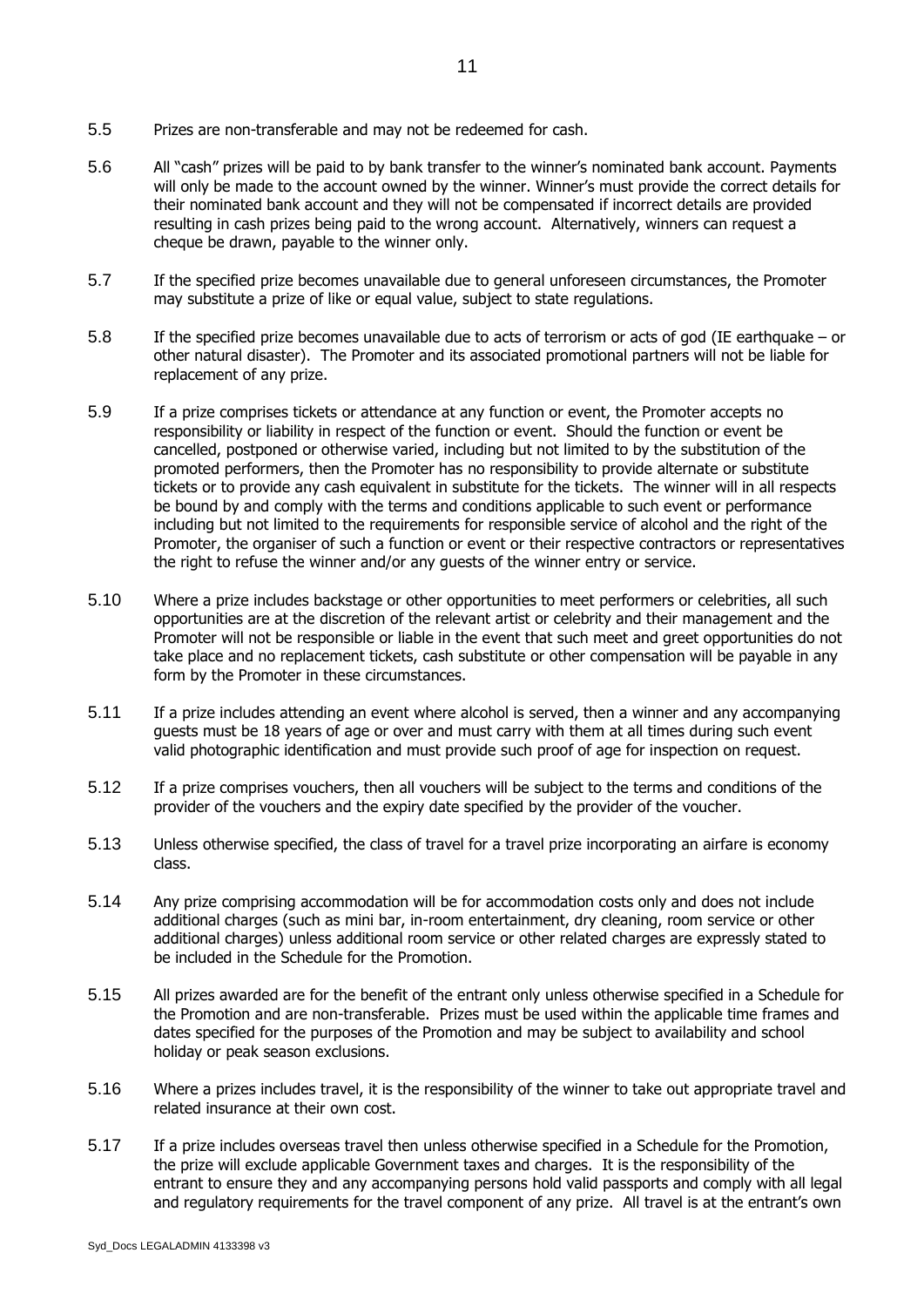risk and the Promoter accepts no liability or responsibility whatsoever in respect of loss or injury caused during such travel. Failure for any reason to utilise a prize comprising travel within the specified dates will result in the forfeiture of the prize.

- 5.18 The Promoter may at its absolute discretion withdraw or exclude any person from the Promotion or participation in any prize if that person at any time behaves in a manner which in the opinion of the Promoter or the staff contractors or representatives of the operator of any event comprising a prize in a Promotion is inappropriate or offensive or is or could be considered antisocial, dangerous or threatening or which may cause injury to themselves or any other person.
- 5.19 The decision of the Promoter will be final in determining the winner of each Promotion. This will include but not be limited to adjudicating on whether answers to quizzes are correct or otherwise and in the event of a tie or draw in a Promotion determining at its discretion which entrant shall be declared the winner.
- 5.20 If the Promoter becomes aware at any time, including after a winner has been announced, that an entrant has not complied with these Terms and Conditions or other terms and conditions of the Promotion, the entrant will have no entitlement to any prize and, as required by the Promoter, must return or repay the full value of any prize received.

# 6. **PARTICIPATION IN ACTIVITIES AND PRIZES AND INDEMNITY:**

- <span id="page-11-0"></span>6.1 Any entrant or winner participating in any activity for the purposes of the Promotion or in respect of any prize agrees to fully release and indemnify to the maximum extent permissible by law, the Promoter and Australian Radio Network and their respective contractors, employees, directors and officers in respect of any claim for accident, injury, property damage, financial lossor loss of life in connection with the entrant or winner's participation in the Promotion or prize.
- 6.2 The indemnity granted by each entrant and winner to the Promoter and Australian Radio Network and their respective contractors, employees, directors and officers pursuant to Clause 6.1 includes in respect of any cost, loss, expense, damage or liability whether direct or indirect or consequential, (present or future), and any fine or penalty incurred by the entrant or winner.
- 6.3 In respect of any prize comprising travel or any other activity, the winner expressly acknowledges that undertaking such travel or activity is at the winners own risk and sole discretion and that the winner will make their own assessment of the risks and of their own suitability to participate in or to undertake such activity or travel.
- 6.4 Each entrant and winner may at the discretion of the Promoter be required to execute a Deed of Indemnity & Release prior to their participation in a Promotion or prize in a form determined by the Promoter. The Promoter may deem an entrant ineligible to participate in a Promotion or ineligible to win a prize if they fail to provide such release or indemnity on request.
- 6.5 Unless otherwise specified in the applicable competition Schedule, winners may substitute a proxy to take part on their behalf – full details of proxy will need to be provided to the promoter prior to activity commencement. Such proxy to provide a release and indemnity in accordance with clause [6.1](#page-11-0) and otherwise to be bound by the Terms and Conditions of the Promotion.
- 6.6 Where an entrant or winner is under the age of 18, their parent or guardian will be required to sign the necessary indemnity and consent forms in order for the entrant to participate in the Promotion or prize.

## 7. **PRIZE COLLECTION:**

7.1 Prizes must be claimed in person unless the winner is advised otherwise by the Promoter. The winner will be required to provide photographic identification for the purposes of collecting the prize. The collection of prizes is the sole responsibility of the winner.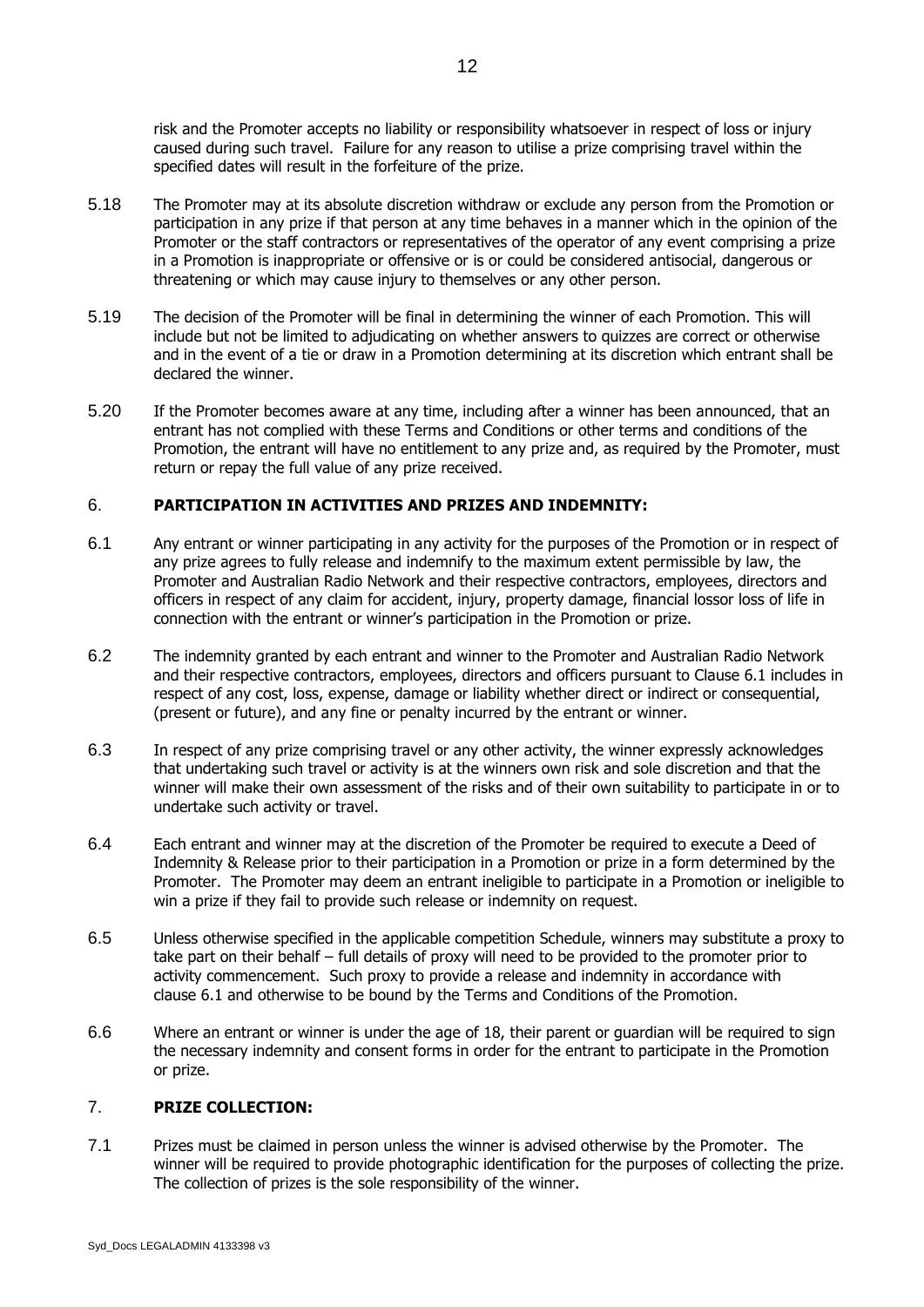- 7.2 For cash prizes, photographic identification must be provided in person at least 5 business days in advance of the intended pick up date to enable cheques to be drawn. Photographic identification will also be required when collecting the prize.
- 7.3 Lost cheques will only be reissued within 6 months of their original issue date and only once.
- 7.4 A copy of the Terms and Conditions and/or a signed receipt and acknowledgement must be signed and endorsed by any winner to indicate his/her understanding and acceptance of these terms.
- 7.5 Prizes will only be awarded following winner validation and verification. The determination of the Promoter or such judges as are nominated by the Promoter are final and no correspondence will be entered into.
- 7.6 If a prize is mailed to an entrant by the Promoter the Promoter shall not be responsible for any replacement or compensation if the prize is lost or is delayed so that for example tickets arrive after their scheduled event. It is at the sole discretion of the Promoter whether or not to mail any prize.

### 8. **PUBLICITY:**

- 8.1 Each entrant consents to the content of their entry and any telephone entries or other call with the Promoter being recorded, broadcast and published online by the Promoter without payment.
- 8.2 If an entrant submits a photograph as part of a Promotion the entrant consents and hereby grants to the Promoter all rights necessary for the Promoter to edit and publish on its website the photograph at the Promoter's discretion and for other publicity purposes associated with the promotion of the Radio Station. The entrant warrants to the Promoter that all parties shown in the photograph have provided their consent for the purposes of the Promotion and that the photograph is in fact a photograph of the entrant where this is a requirement of the Promotion.
- 8.3 Acceptance of a prize constitutes permission for the Promoter to use winner's name, suburb of residence, recording of winner's voice, photos and likeness and filming for advertising and promotional purposes by the Promoter for broadcast by radio and for use on line without compensation, unless otherwise prohibited by law. The winners name will NOT be used or listed in any other form of media without the explicit and written permission of the winner.

## 9. **EXCLUSION OF LIABILITY:**

- 9.1 The Promoter takes no responsibility for the loss of prizes due to incorrect or imprecise delivery details provided by an entrant.
- 9.2 The Promoter makes no representations or warranties as to the quality, suitability or merchantability of any goods or services offered as prizes.
- 9.3 To the extent permitted by law, the Promoter is not liable for any loss suffered or sustained to personal property and including, but not limited to consequential (including economic) loss by reason of any act or omission, deliberate or negligent, by the Promoter, or its servants or agents, in connection with the arrangement for supply, or the supply, of any goods or services by any person to the prize winner(s) and, where applicable, to any persons accompanying the winners.
- 9.4 A winner (or his or her guests, parent or guardian as appropriate) may be required to sign and return any liability release provided by the Promoter and/or its contractors as a condition of the prize being awarded. Failure to return the signed releases and indemnities will result in the entitlement to the prize being forfeited and the selection of another winner.

#### 10. **OWNERSHIP OF ENTRIES:**

10.1 All entries (whether in written, audio or visual form, or a combination of those) become and remain the property of the Promoter (subject to the limits contained in the Privacy Statement).